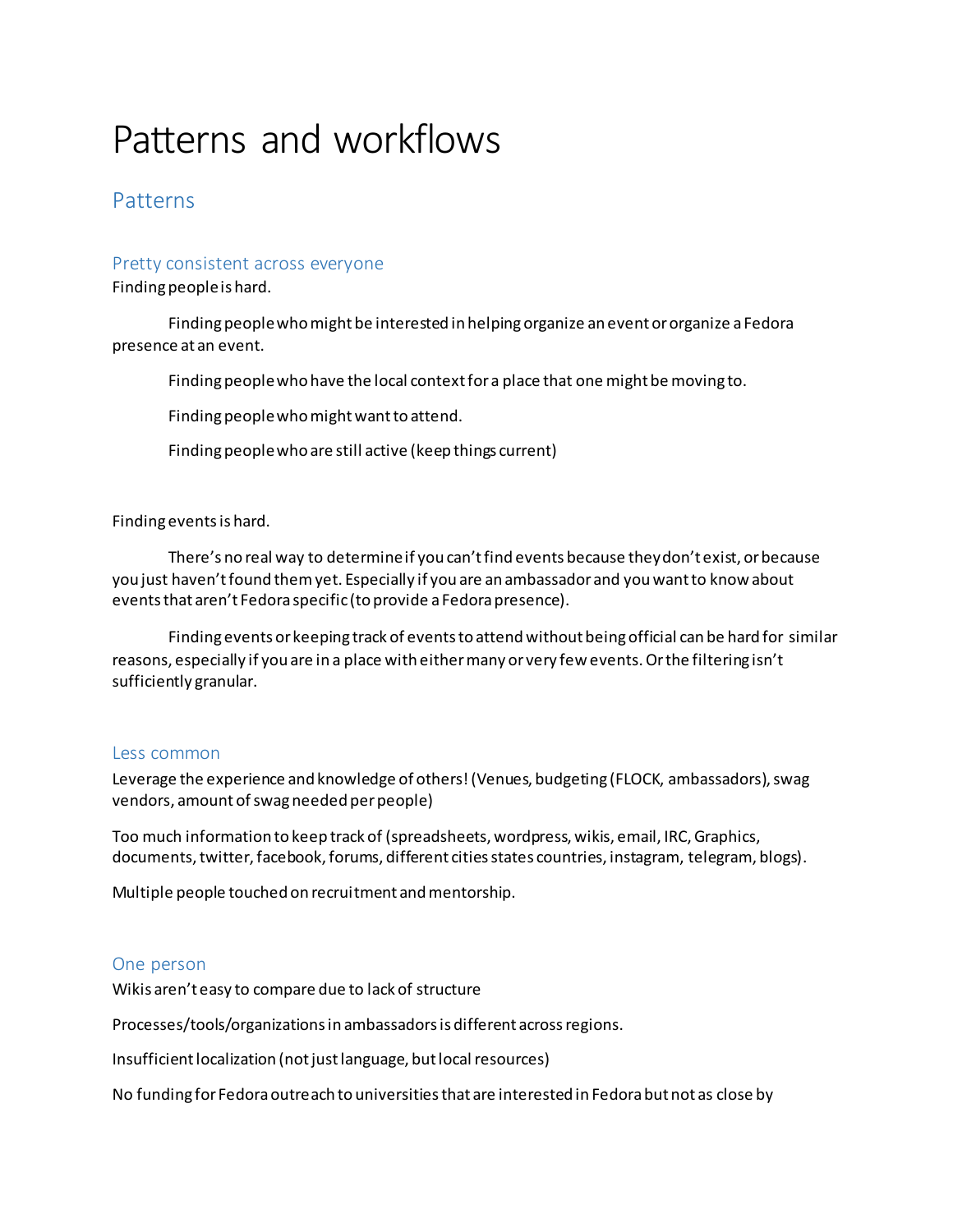Region suggestions may need to vary by localization (eg in scandinavia, people expect to travel 500km for events).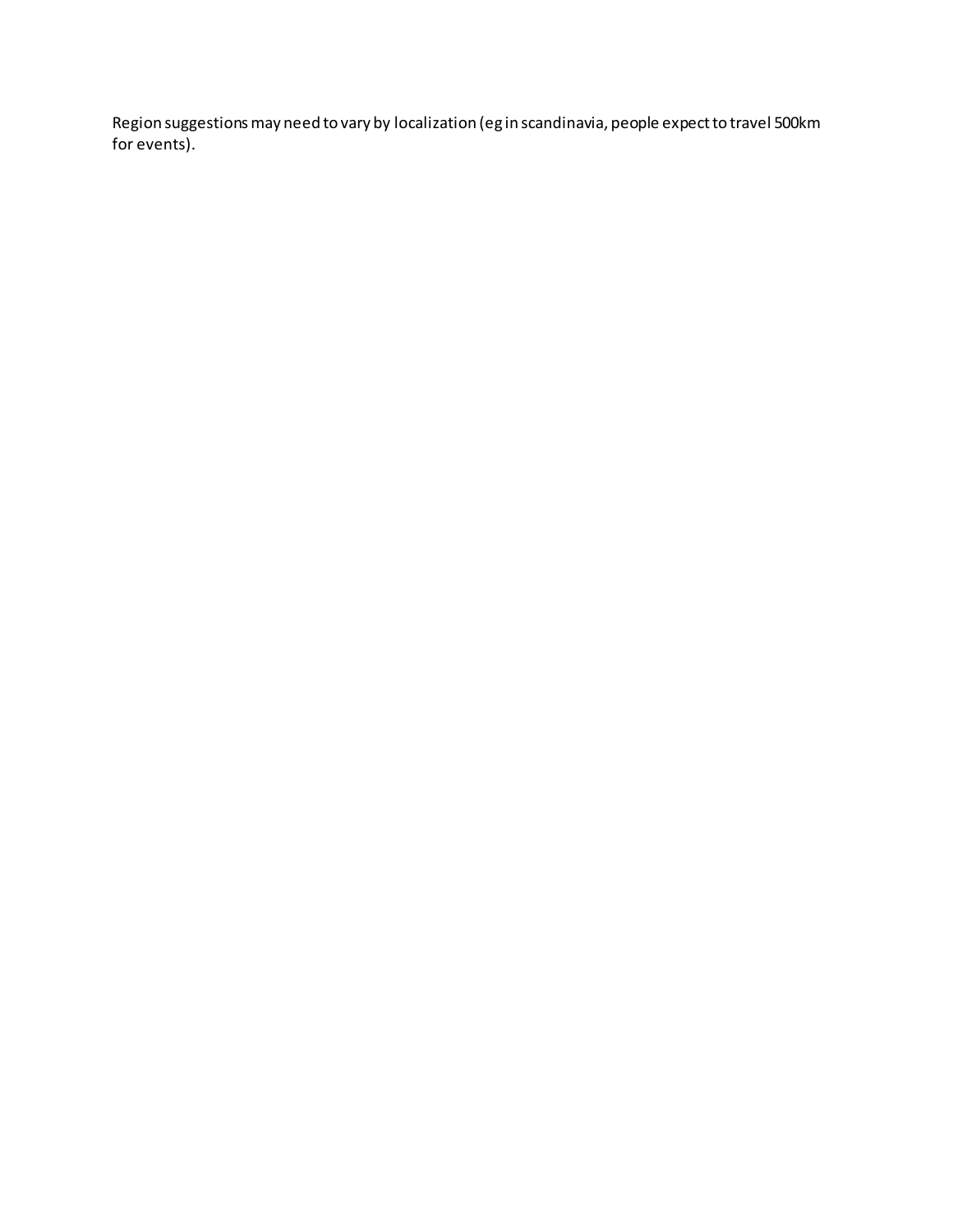## **Workflows** Ambassadors

### **are usually trying to get Fedora sponsorship into existing events. This means that they need to**

find out about events with enough time to contact the people involved (if it's a regular event this is easier),

submit a ticket on the Amassador's pagure ticketing system for the event(eg: https://pagure.io/ambassadors-na/tasks/issue/157),

Ticket is reviewed in regional ambassador's meeting and people vote on whether to commit budget to it,

Reach out to the event organizers,

Figure out who else in community (ambassadors, mostly, but not necessarily) can/wants to help with or attend the event,

Figure out how much what type of swag/event boxesto bring and submit a ticket for it,

Organize everything (tickets, wiki page, email, IRC)

Attend the event

Submit an event report

Submit a ticket for travel costs for reimbursement including receipts

### **serve as resources, distributing information/resources amongst the population they serve.**

Contacted by people who need help/information/resources(ambassadors can be proactive about this, as well)

Identify their needs

Sort through existing information and resources for the correct solution, or identify a gap

Supply the information/action/help that is needed.

### Event planners

**organize events, some large, some small.**

*Large events such as FLOCK proposal*

Request for proposals goes out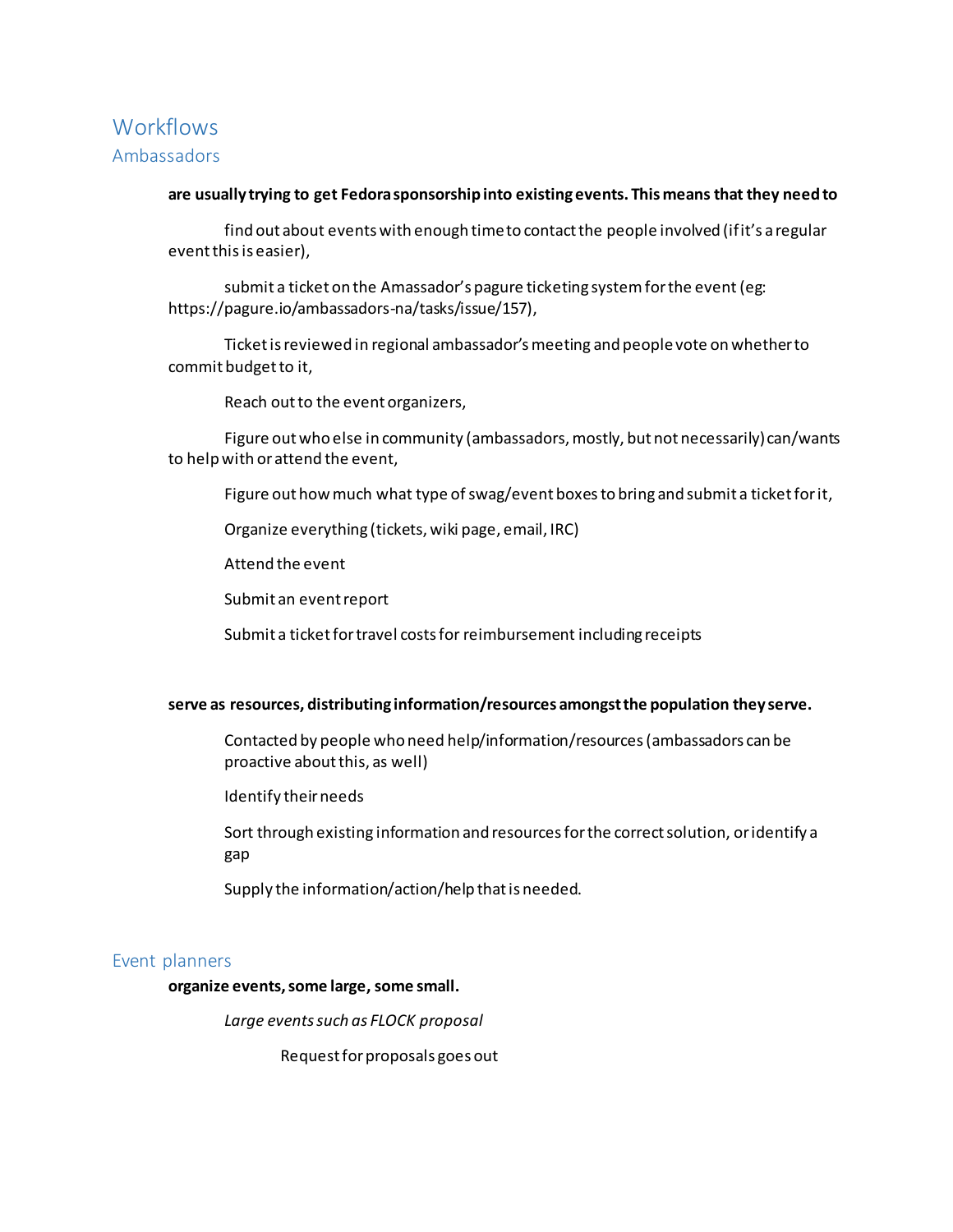Someone who wants Flock in their city contacts others who might be interested in helping create the proposal.

Identify the constraints of the budget.

Meet regularly to report on progress, discuss status, and plan next moves

Figure out possible venues for the event (request for proposals sent to potential venues)

Identify what is involved in competitive proposals

Determine best timing for possible venues.

Identify costs associated with having the event in particular venues

Negotiate with venues to reduce prices

Select a venue

Create wiki page proposal

*Smaller events like Fedora Activity Days*

Someone decides to get a bunch of dispersed people in a team together.

They make a rough outline of the purpose of and goals for the event, and explain the benefit to the community that should result from it.

They submit this to request funding for the event.

They plan timing, event and hotel locations, catering, and travel.

The team discusses who they can afford to cover the travel costs for.

Budget request outline kept updated with additional information as things crystalize.

Event happens

Outline updated with what actually occurred.

Event report written

Reimbursement requested as necessary

#### *Events at universitiesfor college students*

Set up regular meetings with representatives of technical clubs at nearby universities to learn how events went, desires for future events, and desired improvements.

Propose 3 possible times for events to club representatives.